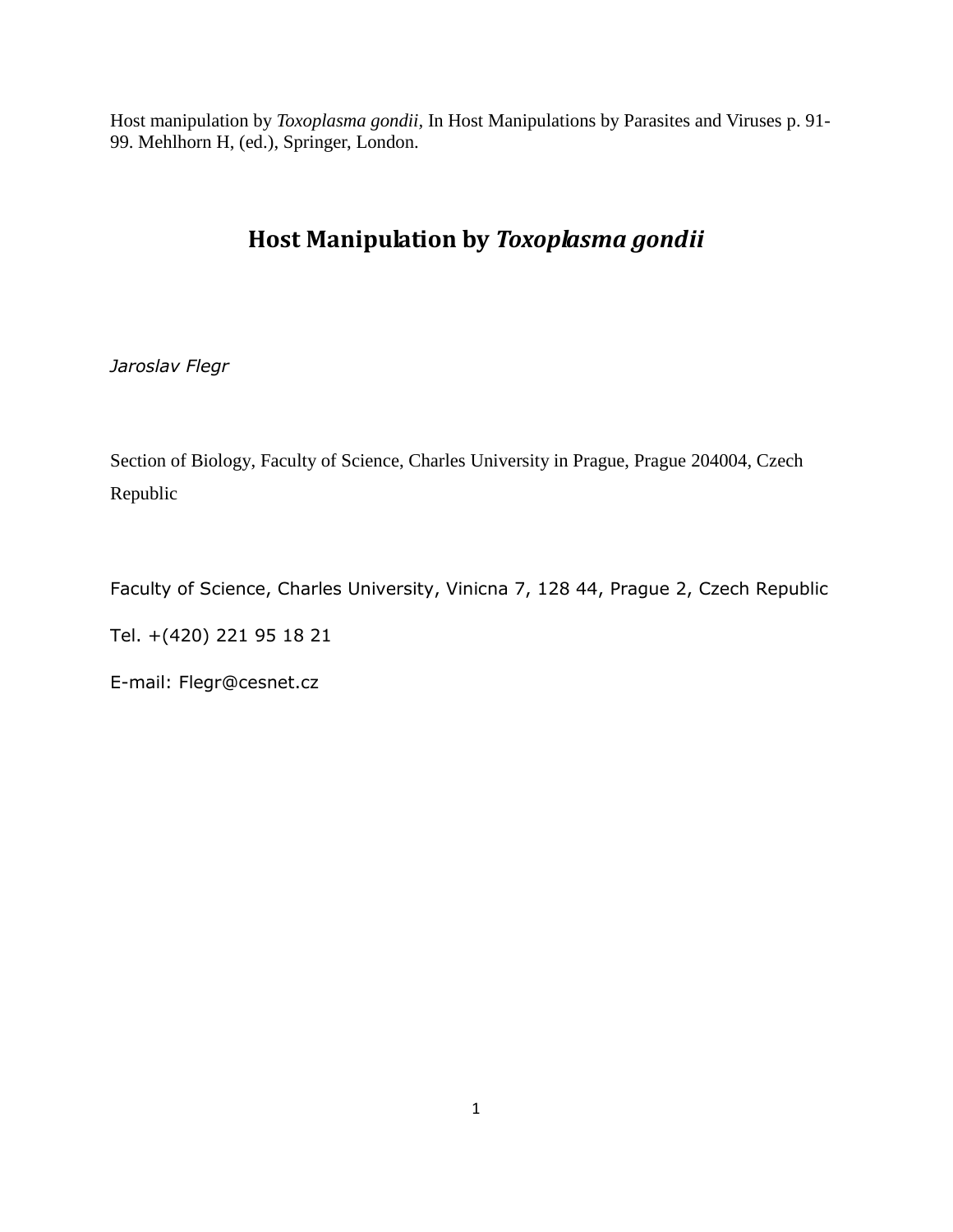## **Abstract**

Many parasites have evolved adaptive mechanisms for manipulation of host phenotypes, including behavior, to increase their chances of transmission from infected to noninfected hosts [\(Holmes and Bethel 1972\)](#page-11-0). Very conspicuous behavioral changes are induced by parasites that are transmitted from intermediate to definitive host by predation because induced behavioral patterns increase biological fitness of the manipulating parasite but decrease fitness of the carrier – the infected animal. An already classical model for studying manipulative activity of parasites is the heteroxenous coccidian *Toxoplasma gondii,* whose life cycle includes transmission from intermediate host (any warm blooded animal) to definitive host (any feline species) by predation. *Toxoplasma* is known to modify not only the behavior of its intermediate animal hosts but also the behavior and personality of infected humans. The mechanisms most probably responsible for the observed behavioral changes are increase of dopamine, increase of testosterone in males and hypomethylation of certain regulatory elements of key genes in amygdala of infected hosts.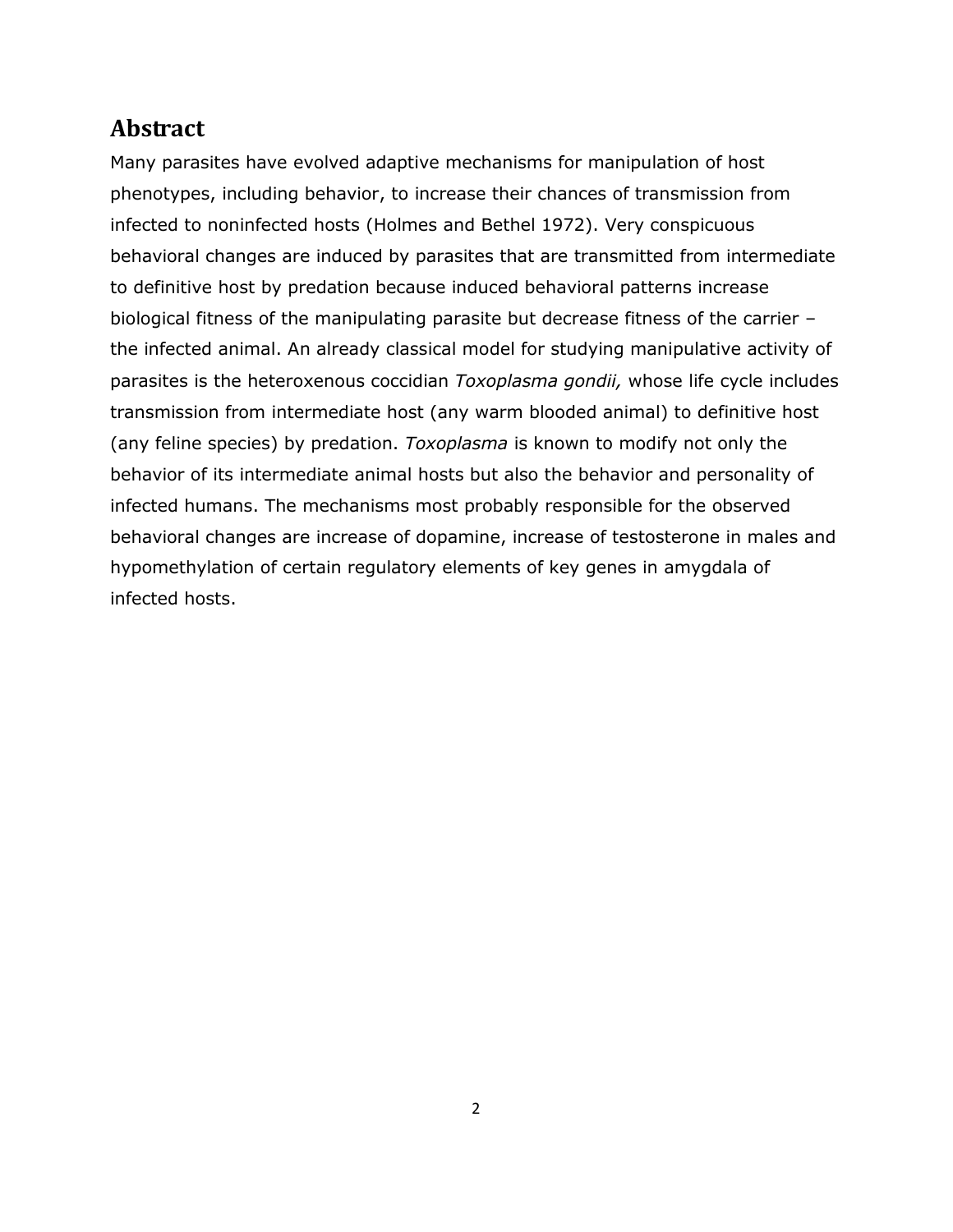The first indices of manipulation activity of *Toxoplasma* appeared in 60-70s of the 20<sup>th</sup> century. Hutchison and his coworkers and successors published about 20 papers showing that congenital, acute and even chronic toxoplasmosis have specific impacts on the behavior of infected mice. The infection was associated with hyperactivity in an open field [\(Hay et al. 1984b;](#page-11-1) [Hay et al. 1983\)](#page-11-2), increased voluntary wheel running [\(Hay et al. 1985\)](#page-10-0), decreased ability to discriminate between familiar and novel stimuli [\(Hay et al. 1984a\)](#page-11-3), impairment of motor performance and coordination [\(Hutchison et al. 1980a\)](#page-11-4), and impairment of memory resulting in learning deficits [\(Piekarski et al. 1978;](#page-12-0) [Witting 1979\)](#page-12-1), for review see [\(Hutchison et al. 1980b;](#page-11-5) Skallová [et al. 2006\)](#page-12-2). In nineties, the manipulation activity of *Toxoplasma* started to be systematically studied by Joanne Webster in Oxford on a more suitable animal model, the rat (*Rattus norvegicus*). In contrast to short-lived and toxoplasmosis sensitive mice, in this toxoplasmosis tolerant animal, acute toxoplasmosis quickly proceeds into its latent stage (as usually occurs in humans) in which all clinical symptoms of disease disappear but some specific behavioral symptoms of the parasite manipulation remain apparent for a long time. Infected rats express deficits in learning [\(Piekarski et al. 1978;](#page-12-0) [Witting 1979\)](#page-12-1), decreased neophobia and increased trappability [\(Webster et al. 1994\)](#page-12-3), hyperactivity in a familiar environment [\(Webster 1994\)](#page-12-4) and an increased exploration of a novel object [\(Berdoy et al. 1995\)](#page-9-0). The most impressive product of manipulation activity described on this stage of research in rats, which was later confirmed also in mice and humans, is the so called Fatal attraction phenomenon, i.e. change their native, inborn fear of the odor of cats into an attraction to this odor [\(Berdoy et al. 2000\)](#page-9-1). The infected mice and rats visit more often and stay longer in places containing the odor of cat urine. Conversely, they are not attracted by the odor of urine of other species [\(Vyas et al. 2007\)](#page-12-5).

Some of the toxoplasmosis-associated behavioral changes weaken or even disappear with time from the infection and differ depending on strain of *Toxoplasma* and the species or strain of host. For example, the maximum reduction of mouse

3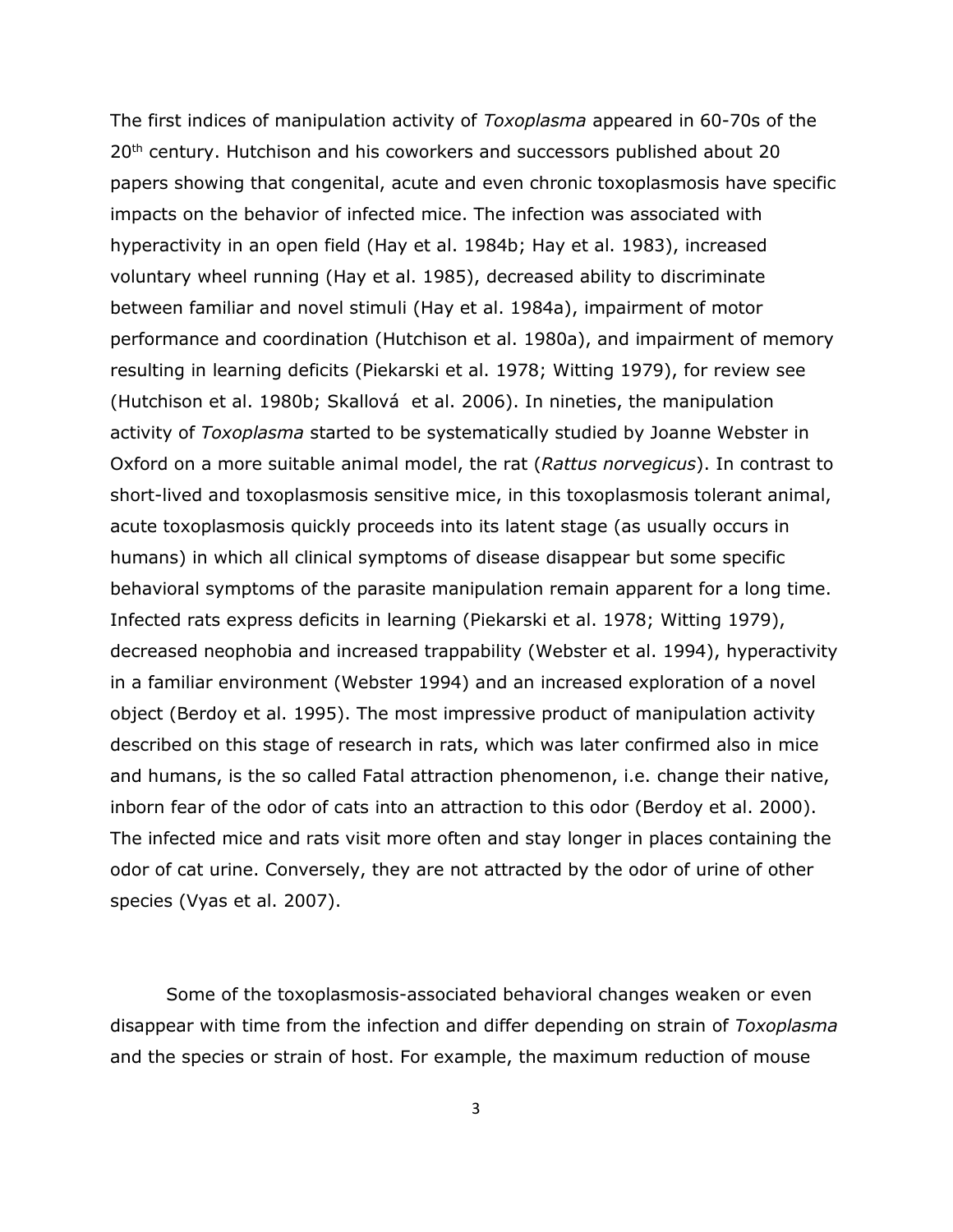activity and maximum impairment of reaction times of infected mice were observed at the peak of pathological symptoms and disappeared before 12 weeks post infection ([Hrdá et al. 2000](#page-11-6)). The fatal attraction phenomenon that was observed in mice 2 months after infection with two Type II strains of *Toxoplasma* (Prugniaud and ME49) did not exist in ME49 after another 5 months; on the other hand, only this strain experienced impaired spatial working memory [\(Kannan et al. 2010\)](#page-11-7). The *Toxoplasma* infection very often has different, frequently even contrasting, effect on behavior of males and females [\(Xiao et al. 2012\)](#page-12-6). The Fatal attraction phenomenon was observed only in females of Balb/c mice while a decrease in preference for novel food was observed only in male mice. Infected female mice expressed higher activity in open field test while infected males lower activity. A gene expression study revealed that *Toxoplasma* infection altered the expression of genes involved in the development of the forebrain, neurogenesis, and sensory and motor coordination in females, while in male mice, infection led mainly to modulation of genes associated with olfactory function [\(Xiao et al. 2012\)](#page-12-6). Large *Toxoplasma* strain specific differences were also observed in the concentration of various neurotransmitters in the brains of artificially infected animals, suggesting that Type I strains of *Toxoplasma* probably express the strongest manipulative activity [\(Abdoli](#page-9-2)  [2013;](#page-9-2) [Xiao et al. 2013\)](#page-12-7). It is not clear yet, which of the *Toxoplasma*-associated behavioral changes are products of manipulative activity of the parasite aimed to increase the probability of the transmission in latent phase of infection, and which are the product of other manipulative activities of parasite, e.g. of the downregulation of the host immune functions, and which are just transient side-effects of passed acute infection. The most convincing evidence for the manipulative nature of some of the observed toxoplasmosis-associated changes was obtained on other experimental model, namely on humans [\(Flegr 2013b\)](#page-10-1).

The study of *Toxoplasma* manipulation of human behavior started at early 90s of the past century. The first studies showed that personality profiles of subjects with latent toxoplasmosis (about one third of humans worldwide) specifically differ from personality profile of *Toxoplasma*-free subjects ([Flegr and Hrdý 1994](#page-10-2)). The intensity of changes in some personality factors increases with time since the infection or

4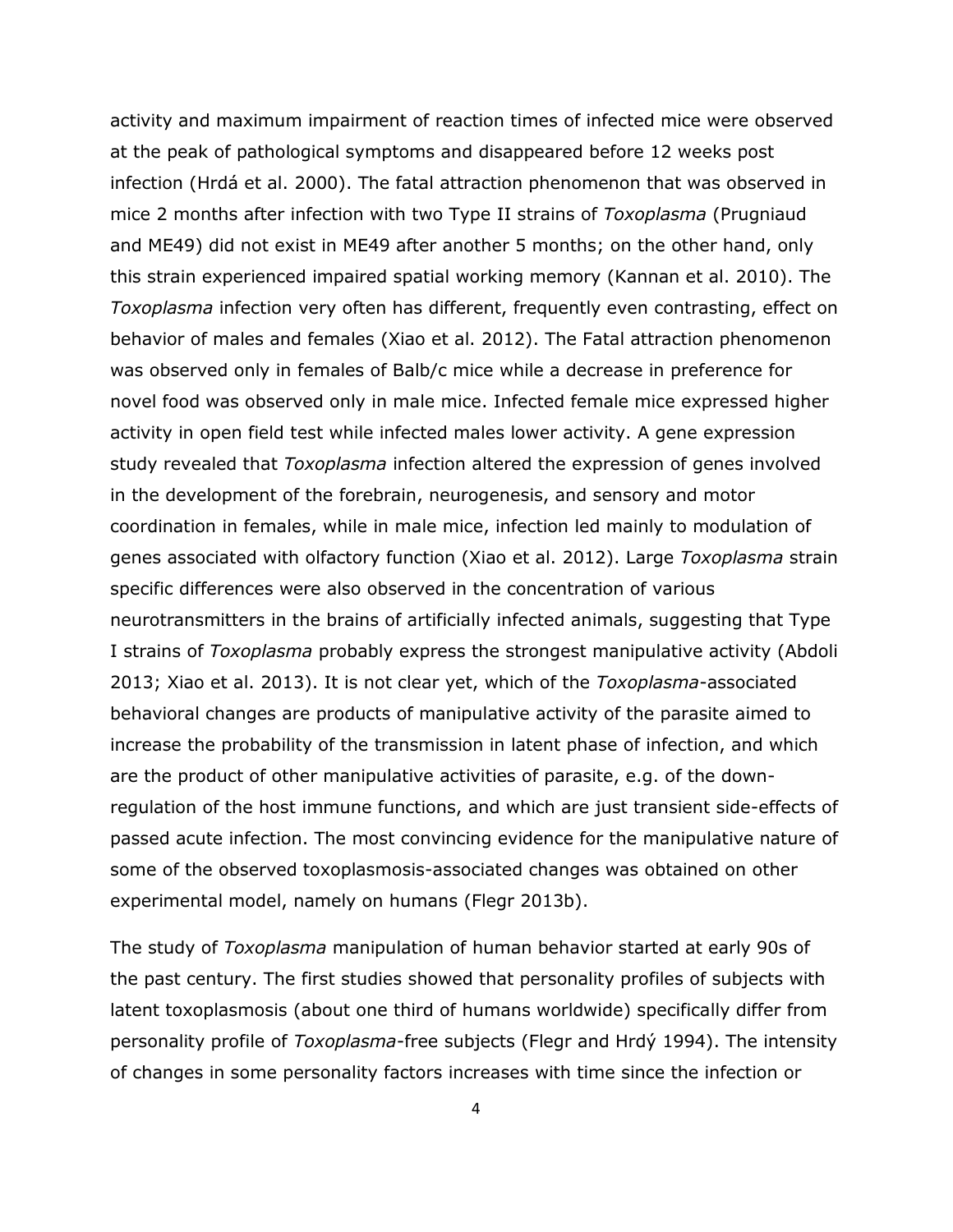with decreases in anti-*Toxoplasma* antibodies. This suggests that these changes represent results of the cumulative effects of latent toxoplasmosis rather than transient after effects of passed acute infection. Some changes in personality are in the same direction in men and women, e.g., a decreased tendency for novelty seeking or decreased consciousness, while some are in the opposite direction in men and women, e.g., an increased Cattell's factor of pretension in men and decreased in women, increased Cattells' factor of superego strength in women and decreased in men [\(Flegr 2010\)](#page-10-3). The changes in personality profile are associated with corresponding changes in infected subjects' behavior. For example, *Toxoplasma-*infected men scored lower in tidiness of their clothes than uninfected men, whereas infected women scored higher than uninfected women ([Lindová et al.](#page-11-8)  [2006\)](#page-11-8). In experimental games (Dictator game and Ultimatum game) the infected male students expressed less altruism while infected women more than their noninfected pears ([Lindová et al. 2010](#page-11-9)). Latent toxoplasmosis may even be responsible for differences in some cultural traits between countries. For example, the prevalence of toxoplasmosis explains a significant portion of the variance in aggregate neuroticism among populations, in the 'neurotic' cultural dimensions of sex roles and uncertainty avoidance [\(Lafferty 2006\)](#page-11-10) as well as the variance in the incidence of suicides [\(Lester 2010\)](#page-11-11).

An analogous version of the Fatal attraction phenomenon and the decreased psychomotor performance that were described originally in experimentally infected rodents were later observed in *Toxoplasma-*infected humans. In a double blind experiment, infected men rated the smell of highly diluted cat urine (but not urine of other four animals) as more pleasant and infected women as less pleasant than *Toxoplasma-*free subjects [\(Flegr et al. 2011\)](#page-10-4). Both infected men and women have impaired reaction times ([Havlíček et al. 2001](#page-10-5)) and express many specific defects in cognitive performance [\(Beste et al. 2014;](#page-10-6) [Flegr et al. 2013;](#page-10-7) [Pearce et al. 2012;](#page-12-8) [Pearce et al. 2014;](#page-12-9) [Priplatova et al. 2014;](#page-12-10) [Stock et al. 2013\)](#page-12-11), including in school achievements [\(Ferreira et al. 2013;](#page-10-8) [Flegr et al. 2012b\)](#page-10-9). Again, the impairment in reaction times increases with the time since infection when the age of subjects is statistically controlled. It is highly probable that observed changes in reaction times

5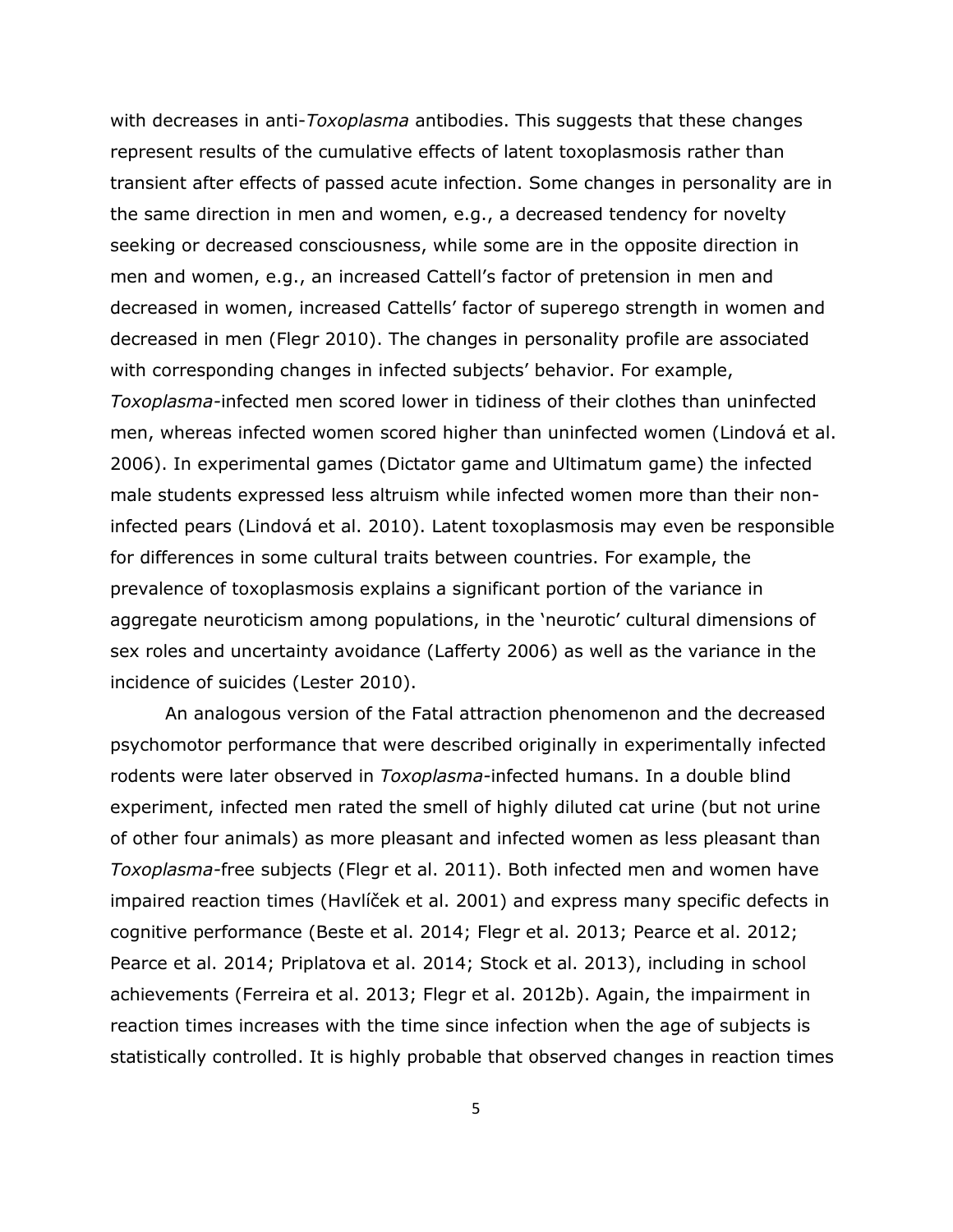(and also decreased capacity of long term concentration) are responsible for the observed about 2.6 times higher probability of traffic accidents and work place accidents observed in *Toxoplasma-*infected subjects in about 6 independent studies in past ten years [\(Flegr et al. 2002;](#page-10-10) [Kocazeybek et al. 2009;](#page-11-12) [Yereli et al. 2006\)](#page-12-12). The subjects with Rh positive blood group are fully (heterozygotes) or at least partly (homozygotes) protected against deterioration of reaction times ([Novotná et al.](#page-12-13)  [2008\)](#page-12-13), risk of traffic accidents [\(Flegr et al. 2009\)](#page-10-11) and many other effects of latent toxoplasmosis as well as against other detrimental factors as smoking, aging and fatigue, as demonstrated in subsequent studies [\(Flegr et al. 2012a\)](#page-10-12). This byproduct of *Toxoplasma* manipulation activity research not only solved an old enigma surrounding the existence of the Rh polymorphism, but could become important in many fields of human physiology and for clinical practices in the future.

The studies published mainly at the beginning of  $21<sup>st</sup>$  century shed some light on the physiological mechanisms of *Toxoplasma* manipulation. *T. gondii* possesses two unique genes for key enzymes that catalyze the synthesis of the important neurotransmitter dopamine [\(Gaskell et al. 2009\)](#page-10-13). These genes are expressed in *Toxoplasma* bradyzoites in tissue cysts in the brains of infected animals; a large amount of dopamine is produced there and is exported to the surrounding neural tissue [\(Prandovszky et al. 2011\)](#page-12-14). The level of dopamine in the brain is known to negatively correlate with the personality trait of novelty seeking, one the traits that is significantly lower in *Toxoplasma-*infected subjects. The increased level of dopamine, or rather resulting imbalance in concentration of dopamine between different parts of brain could also explain the tight connection between schizophrenia and toxoplasmosis, a phenomenon studied for more than 50 years [\(Willner 1997\)](#page-12-15). It is known that the imbalance in dopamine concentration plays a key proximal role in schizophrenia. Nearly all modern antipsychotic drugs either decrease the level of dopamine in brain of schizophrenic patients or inhibit binding of this neurotransmitter to its receptors [\(Nikam and Awasthi 2008\)](#page-11-13). Results of recent studies suggest that toxoplasmosis plays an important role in the onset of schizophrenia in a significant portion of genetically predisposed patients. Moreover, the clinical picture of schizophrenia in *Toxoplasma*-infected patients differs from that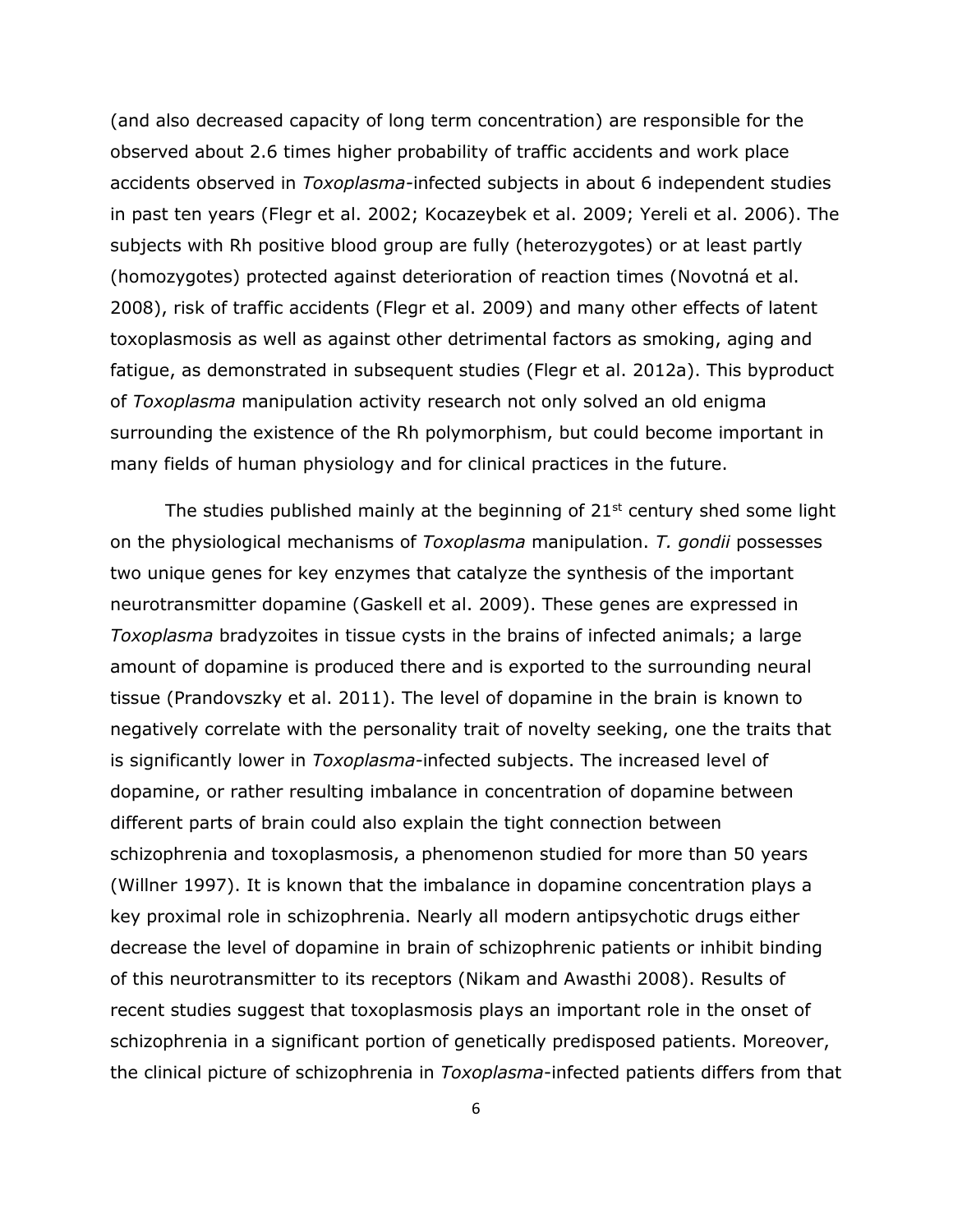of *Toxoplasma-*free patients. For example, the decrease in gray matter density in the brain occurs only in *Toxoplasma-*infected patients [\(Horacek et al. 2012a\)](#page-11-14), Fig. 1 and the same is true for gender differences in the onset of schizophrenia – on average, a 3-year delay of the onset of the disease exists only in *Toxoplasma*infected subjects [\(Holub et al. 2013\)](#page-11-15). *Toxoplasma-*infected schizophrenia patients express more severe positive symptoms of the psychiatric disease (more frequent or intense hallucinations, delusions) than *Toxoplasma-*free subjects [\(Holub et al.](#page-11-15)  [2013;](#page-11-15) [Wang et al. 2006\)](#page-12-16).



Fig. 1 The regional gray matter volume reduction in schizophrenia for *Toxoplasma*-infected subjects (upper image), and *Toxoplasma*-free (lower image) subjects. Significant results (P < 0.05, FWE, cluster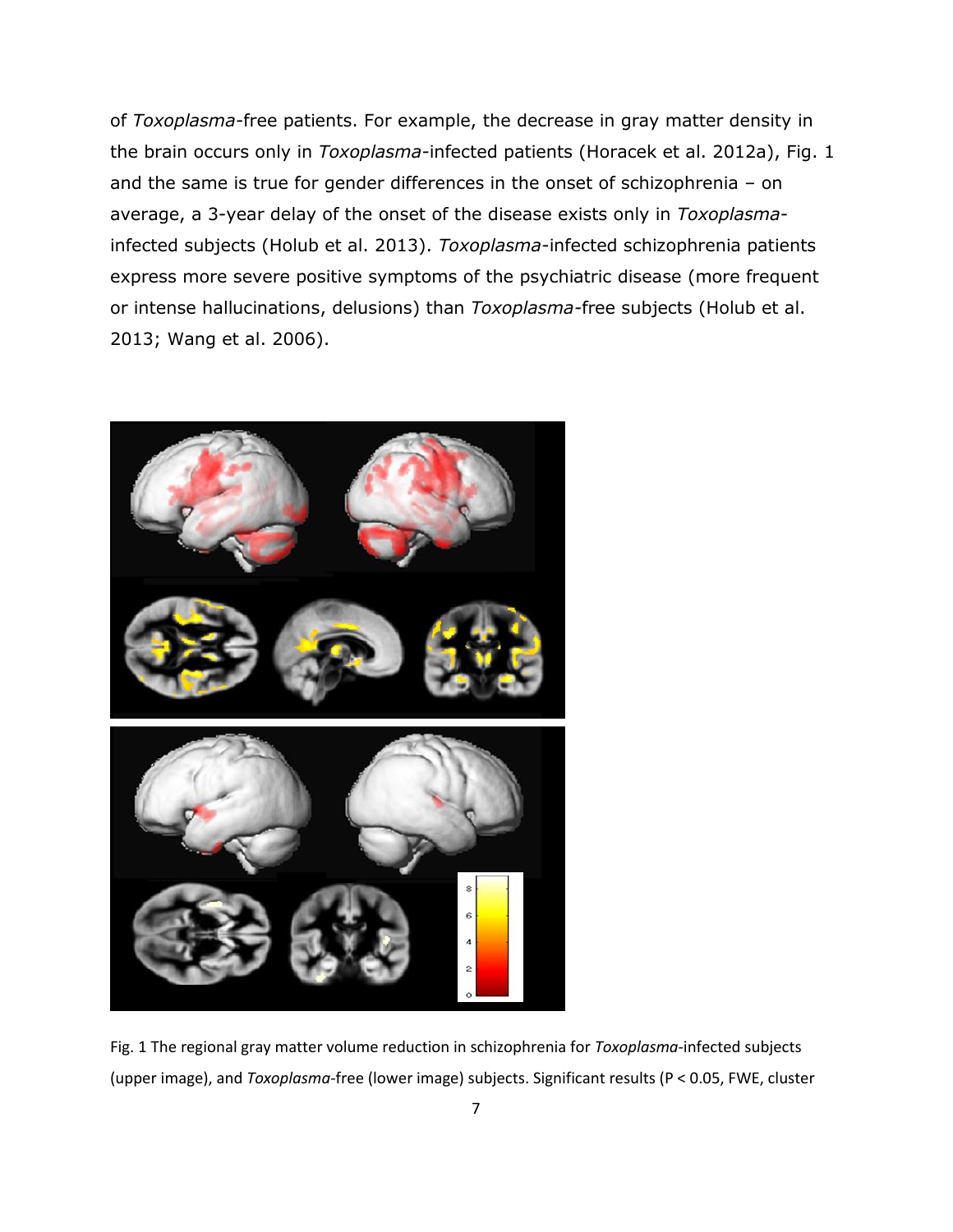50 voxels) are displayed on study specific 3D template and mean image slices. L or R, left or right hemisphere; the intensity of color reflects difference in gray matter density between schizophrenia and control subjects, the bar in the lower left corner represents T value for slices. *Toxoplasma*-infected patients but not *Toxoplasma*-free patients had reduced grey matter density in specific regions of a brain in comparison with corresponding controls [\(Horacek et al. 2012b\)](#page-11-16).

Men with latent toxoplasmosis have increased levels of free testosterone while women have decreased levels [\(Flegr et al. 2008\)](#page-10-14). It has been observed in a rodent model that *Toxoplasma* induces synthesis of this steroid hormones in the testes of infected males [\(Lim et al. 2013\)](#page-11-17). Increased levels of testosterone could explain why *Toxoplasma* infected men are in average 3 cm taller than their *Toxoplasma-*free peers and their photos are also rated as more masculine and dominant by female raters [\(Flegr et al. 2005\)](#page-10-15). It is possible that the increased level of testosterone results in higher competiveness, which may also at least partly explain the higher risk of traffic accidents (however, this was observed also in female drivers) or the increased probability of birthing sons in women and in mice females with relatively recent *Toxoplasma* infection ([Kaňková et al. 2007a](#page-11-18); [Kaňková](#page-11-19)  [et al. 2007b\)](#page-11-19). It is also not clear whether increased levels of testosterone are a symptom of manipulation activity by *Toxoplasma* aimed to increase its chance for successful transmission, or a part of its struggle with the host immune system (testosterone is known to have a potent immunosuppressive activity), or whether it is just some nonadaptive side effect of the parasitic infection. In *Toxoplasma*infected rats, however, the Fatal attraction phenomenon (loss of the fear response to cat odor and its change into an attraction) can be observed only in intact, not castrated males [\(Lim et al. 2013\)](#page-11-17). It can be also speculated that increased levels of testosterone in males, resulting in increased sexual activity, could result in increased efficiency of sexual transmission of *Toxoplasma*. Viable parasites were frequently observed in seminal fluid of infected males and sexual transmission of toxoplasmosis from infected male to female during sexual intercourse was observed in many animal species. In humans, only indirect evidence for sexual transmission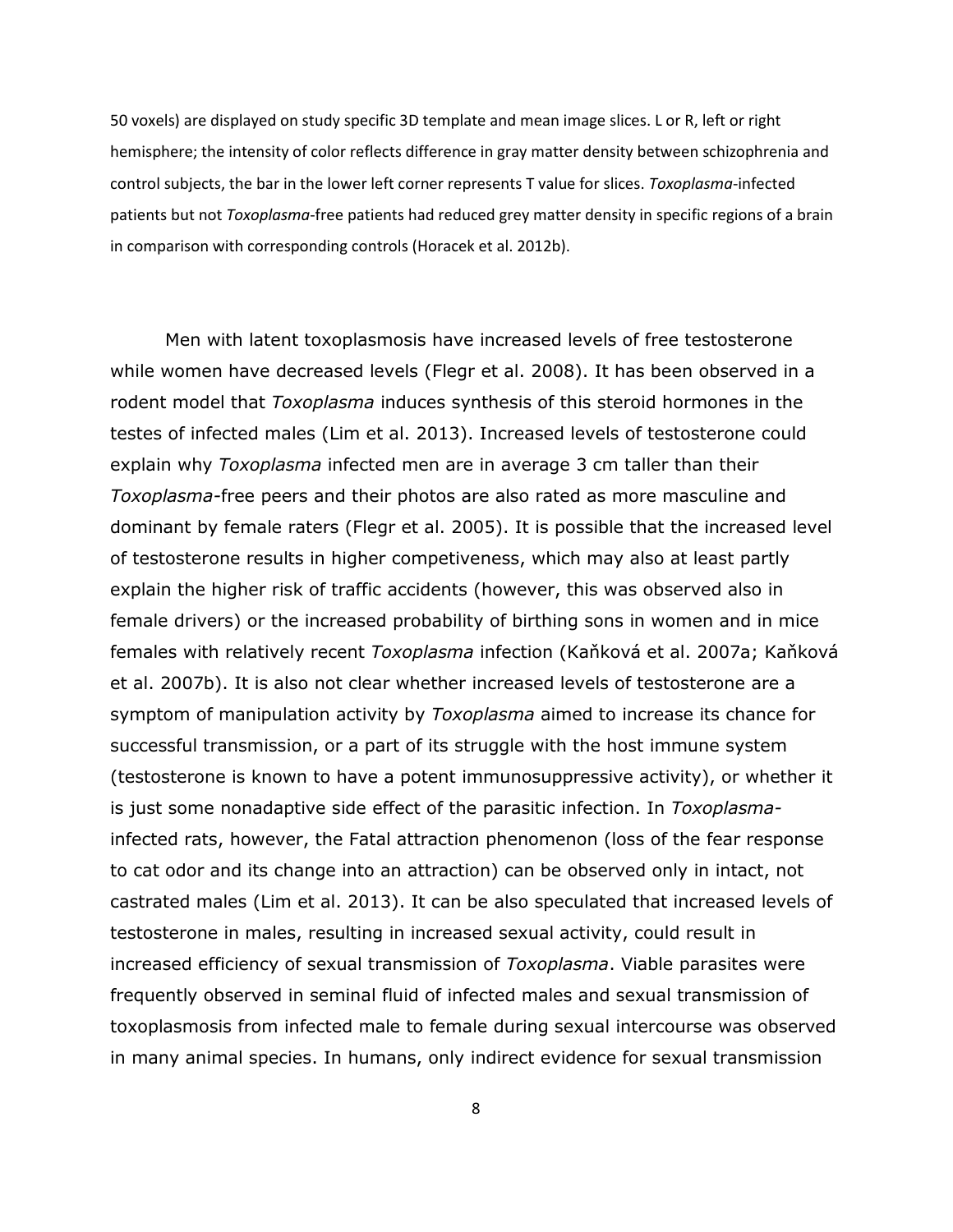of toxoplasmosis exists [\(Flegr 2013a;](#page-10-16) [Flegr et al. 2014a\)](#page-10-17). It can probably occur only in acute or post-acute phase of the infection and therefore the unprotected sex is probably only a marginal risk factor of toxoplasmosis. However, it can play an extremely important role in acquiring the most devastating form of toxoplasmosis, congenital toxoplasmosis, i.e., in transmission of the parasite from mother in acute phase of the infection to a developing embryo. It is indicative that about two thirds of *Toxoplasma* infections in pregnant women cannot be explained by the known risk factors.

## **Clinical relevance**

Research of manipulation activity by *Toxoplasma* started as typical basic research in the field of evolutionary parasitology. Results obtained during past 20 years, however, showed that this activity of the parasite could have an important effect on human wellbeing and that latent toxoplasmosis could have an even larger public health and economic impact than other forms of toxoplasmosis put together. For example, just the increased risk of traffic and work place accidents could be together responsible for a similar number of deaths as malaria. Schizophrenia, which affects about 1% humans, represents huge economic burden. The prevalence of toxoplasmosis also explains large part of between-countries differences in the incidence of other serious psychiatric and nonpsychiatric diseases, including obsessive–compulsive disorder, epilepsy, suicides, and cardiovascular diseases [\(Flegr et al. 2014b\)](#page-10-18), see Fig. 2. At least some of the observed associations between these diseases and toxoplasmosis can be caused by manipulation activity of the parasite. Presently, no effective method of treatment of, or vaccination against, toxoplasmosis exists. However, the results of manipulation activity studies suggest that more effort should be focused not only on prevention and treatment of *Toxoplasma* infection, but also to prevention of manipulative activity of this common parasite in future.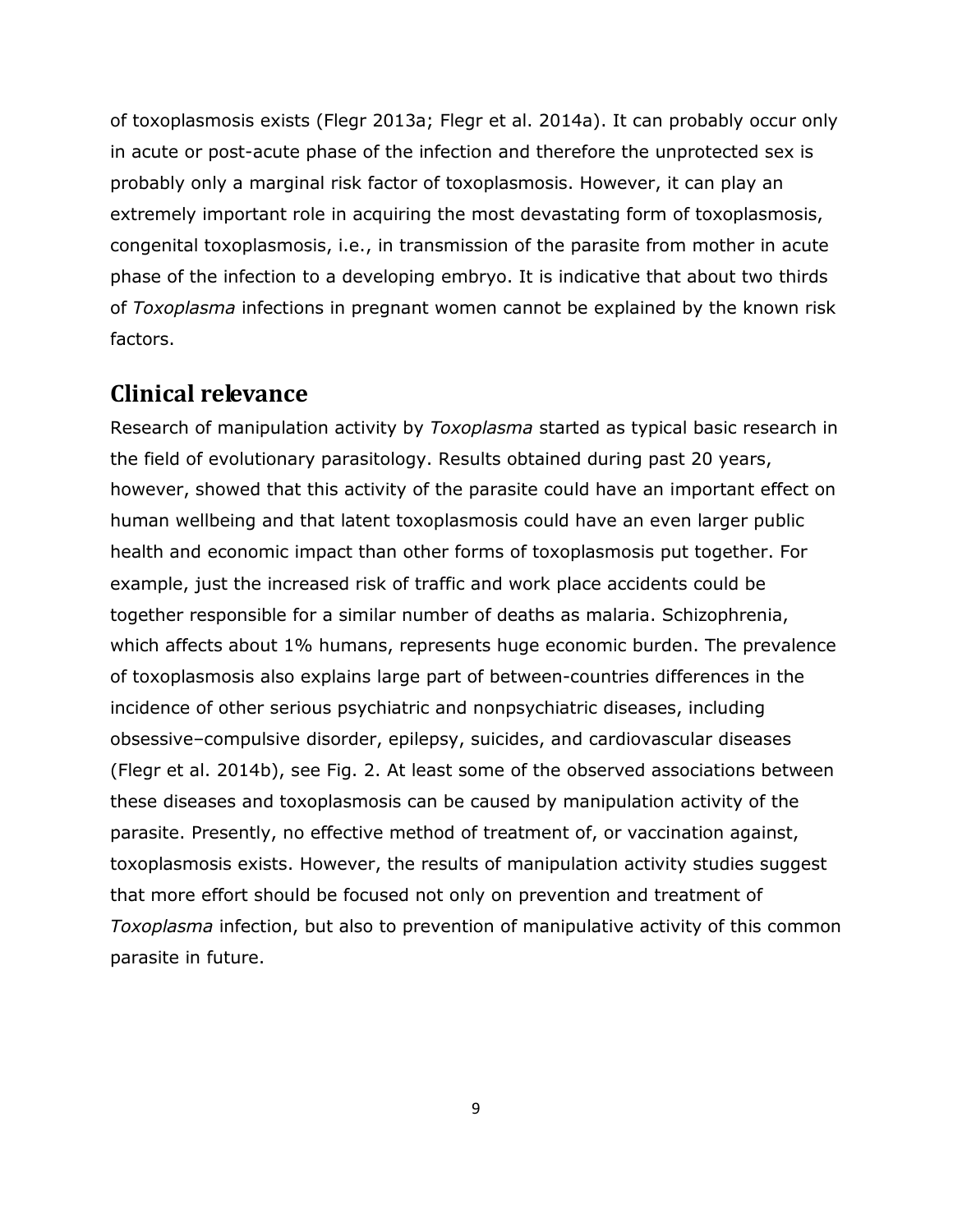

Fig. 2 Correlation of prevalence of toxoplasmosis with and cardiovascular diseases and epilepsyattributed morbidity for 88 WHO-member countries. The axes show prevalence of toxoplasmosis (%) in women of childbearing age and y-axes the number years of 'healthy' life lost by virtue of being in a state of poor health or disability due to particular disease per 100,000 inhabitants in 2004 [\(Flegr et al. 2014b\)](#page-10-18).

## **References**

- <span id="page-9-2"></span>Abdoli A (2013) *Toxoplasma gondii* and neuropsychiatric diseases: strain hypothesis. Neurological Sciences 34(9):1697-1698 doi:10.1007/s10072-012-1264-x
- <span id="page-9-0"></span>Berdoy M, Webster JP, Macdonald DW (1995) Parasite-altered behaviour: Is the effect of *Toxoplasma gondii* on *Rattus norvegicus* specific? Parasitology 111:403-409
- <span id="page-9-1"></span>Berdoy M, Webster JP, Macdonald DW (2000) Fatal attraction in rats infected with *Toxoplasma gondii*. Proc R Soc Biol Sci Ser B 267(1452):1591-1594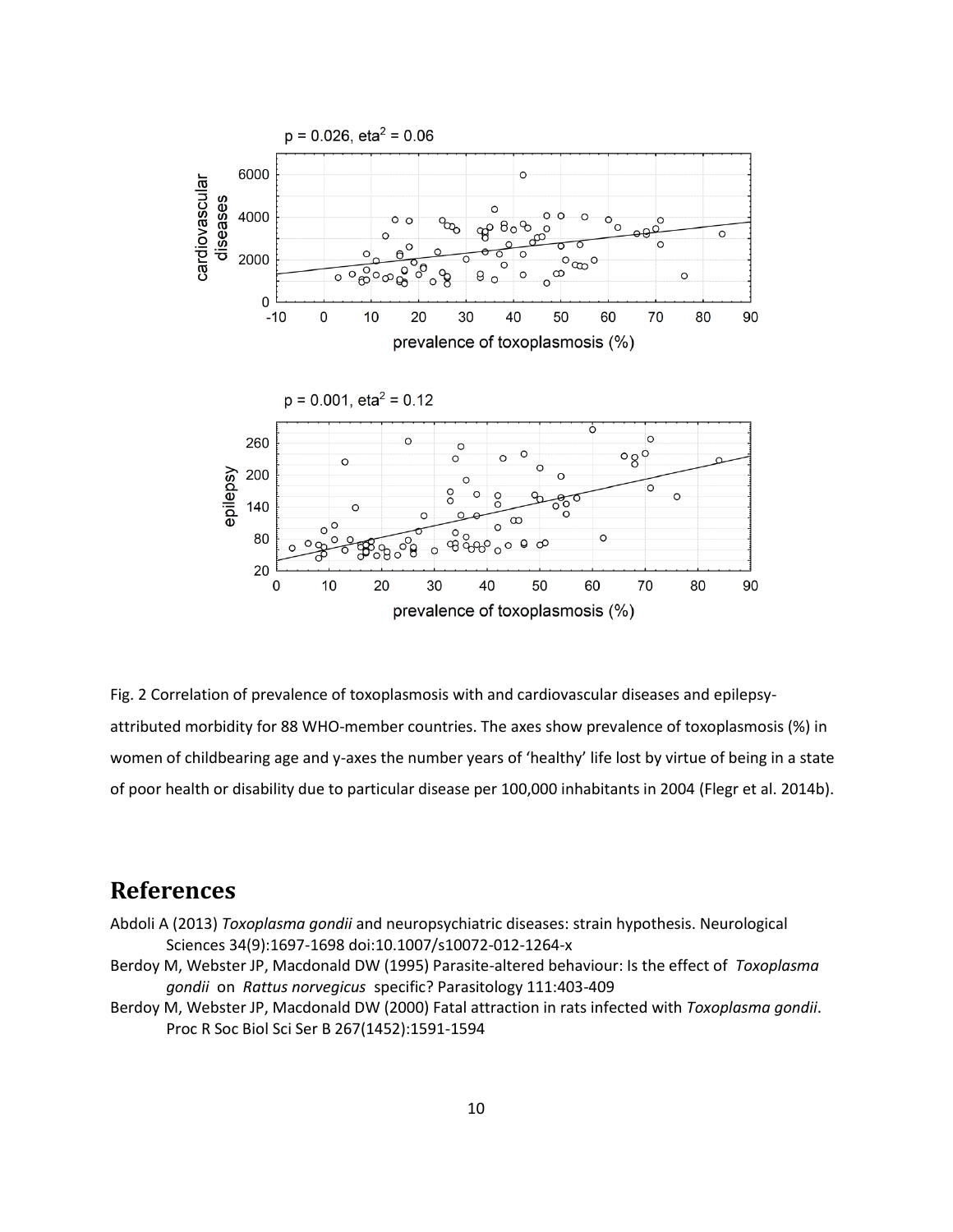- <span id="page-10-6"></span>Beste C, Getzmann S, Gajewski PD, Golka K, Falkenstein M (2014) Latent Toxoplasma gondii infection leads to deficits in goal-directed behavior in healthy elderly. Neurobiol Aging 35(5):1037-1044 doi:10.1016/j.neurobiolaging.2013.11.012
- <span id="page-10-8"></span>Ferreira EC, Marchioro AA, Guedes TA, Mota D, Guilherme ALF, de Araujo SM (2013) Association between seropositivity for *Toxoplasma gondii*, scholastic development of children and risk factors for *T-gondii* infection. Trans R Soc Trop Med Hyg 107(6):390-396 doi:10.1093/trstmh/trt026
- <span id="page-10-3"></span>Flegr J (2010) Influence of latent toxoplasmosis on the phenotype of intermediate hosts. Folia Parasitol 57:81-87
- <span id="page-10-16"></span>Flegr J (2013a) How and why *Toxoplasma* makes us crazy. Trends Parasitol 29(4):156-163
- <span id="page-10-1"></span>Flegr J (2013b) Influence of latent *Toxoplasma* infection on human personality, physiology and morphology: pros and cons of the *Toxoplasma*-human model in studying the manipulation hypothesis. J Exp Biol 216(1):127-133 doi:10.1242/jeb.073635
- <span id="page-10-12"></span>Flegr J, Geryk J, Volny J, Klose J, Cernochova D (2012a) Rhesus factor modulation of effects of smoking and age on psychomotor performance, intelligence, personality profile, and health in Czech soldiers. PLoS ONE 7(11):e49478 doi:10.1371/journal.pone.0049478
- <span id="page-10-9"></span>Flegr J, Guenter W, Bielinski M (2012b) *Toxoplasma gondii* infection affects cognitive function – corrigendum. Folia Parasitol 59:253-254
- <span id="page-10-10"></span>Flegr J, Havlíček J, Kodym P, Malý M, Šmahel Z (2002) Increased risk of traffic accidents in subjects with latent toxoplasmosis: a retrospective case-control study. BMC Infect Dis 2:art-11
- <span id="page-10-2"></span>Flegr J, Hrdý I (1994) Influence of chronic toxoplasmosis on some human personality factors. Folia Parasitol 41:122-126
- <span id="page-10-15"></span>Flegr J, Hrušková M, Hodný Z, Novotná M, Hanušová J (2005) Body height, body mass index, waist-hip ratio, fluctuating asymmetry and second to fourth digit ratio in subjects with latent toxoplasmosis. Parasitology 130:621-628
- <span id="page-10-17"></span>Flegr J, Klapilová K, Kaňková Š (2014a) Toxoplasmosis can be a sexually transmitted infection with serious clinical consequences. Not all routes of infection are created equal. Med Hypotheses 83:286-289
- <span id="page-10-11"></span>Flegr J, Klose J, Novotná M, Berenreitterová M, Havlíček J (2009) Increased incidence of traffic accidents in *Toxoplasma*-infected military drivers and protective effect RhD molecule revealed by a largescale prospective cohort study. BMC Infect Dis 9:art. 72
- <span id="page-10-4"></span>Flegr J, Lenochová P, Hodný Z, Vondrová M (2011) Fatal attraction phenomenon in humans: cat odour attractiveness increased for *Toxoplasma*-infected men while decreased for infected women. PLoS Neglect Trop D 5(11):e1389 doi:10.1371/journal.pntd.0001389
- <span id="page-10-14"></span>Flegr J, Lindová J, Kodym P (2008) Sex-dependent toxoplasmosis-associated differences in testosterone concentration in humans. Parasitology 135:427-431
- <span id="page-10-18"></span>Flegr J, Prandota J, Sovickova M, Israili ZH (2014b) Toxoplasmosis - A global threat. Correlation of latent toxoplasmosis with specific disease burden in a set of 88 countries. PLoS ONE 9(3) doi:10.1371/journal.pone.0090203
- <span id="page-10-7"></span>Flegr J, Preiss M, Klose J (2013) Toxoplasmosis-associated difference in intelligence and personality in men depends on their Rhesus blood group but not ABO blood group. PLoS ONE 8(4) doi:10.1371/journal.pone.0061272
- <span id="page-10-13"></span>Gaskell EA, Smith JE, Pinney JW, Westhead DR, McConkey GA (2009) A unique dual activity amino acid hydroxylase in *Toxoplasma gondii* PLoS ONE 4:e4801
- <span id="page-10-5"></span>Havlíček J, Gašová Z, Smith AP, Zvára K, Flegr J (2001) Decrease of psychomotor performance in subjects with latent 'asymptomatic' toxoplasmosis. Parasitology 122:515-520
- <span id="page-10-0"></span>Hay J, Aitken PP, Arnott MA (1985) The influence of *Toxoplasma* infection on the spontaneous running activity of mice. Z Parasitenkd 71:459-462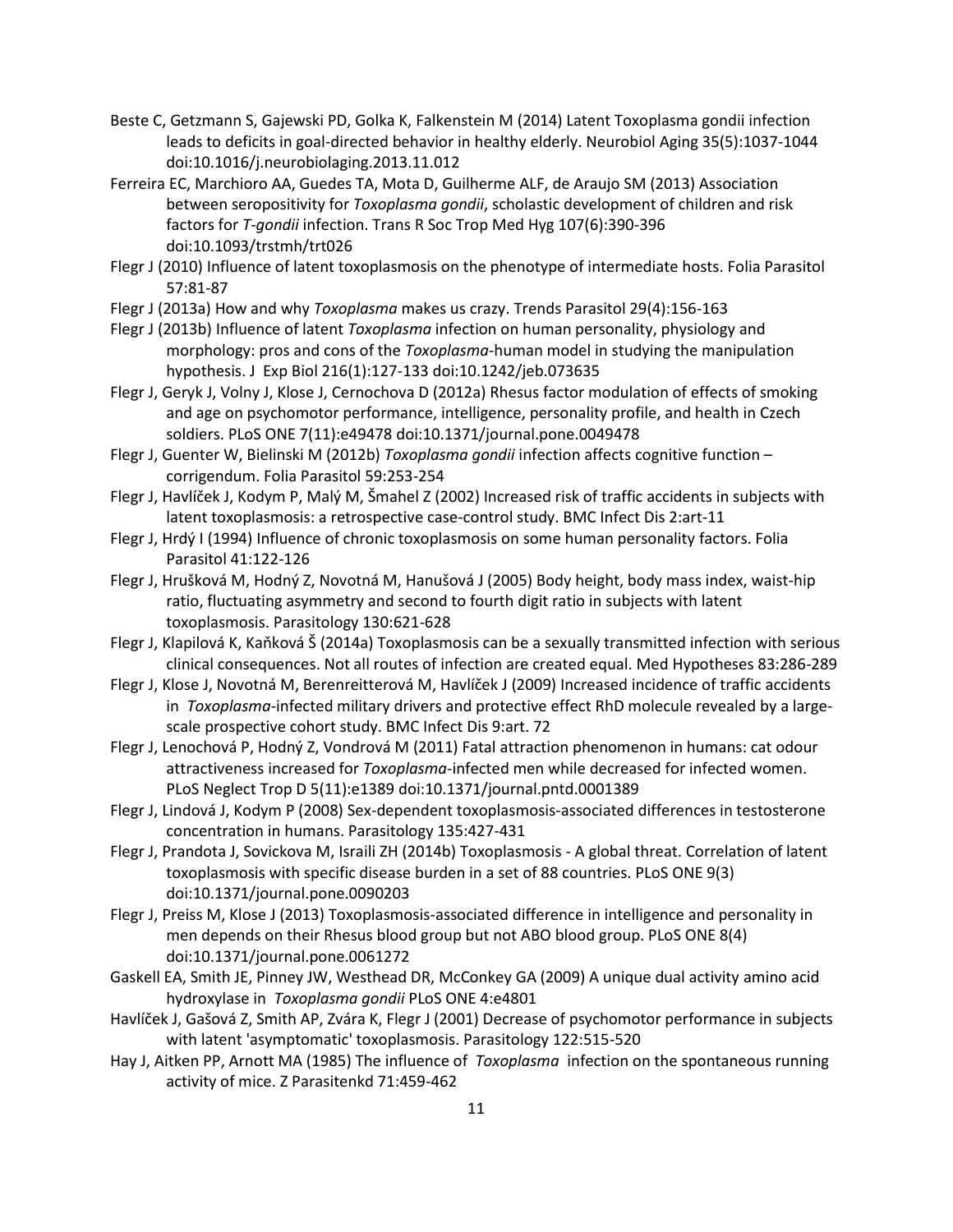- <span id="page-11-3"></span>Hay J, Aitken PP, Graham DI (1984a) *Toxoplasma* infection and response to novelty in mice. Z Parasitenkd 70:575-588
- <span id="page-11-1"></span>Hay J, Aitken PP, Hair DM, Hutchison WM, Graham DI (1984b) The effect of congenital *Toxoplasma*  infection on mouse activity and relative preference for exposed areas over a series of trials. Ann Trop Med Parasitol 78:611-618
- <span id="page-11-2"></span>Hay J, Hutchison WM, Aitken PP, Graham DI (1983) The effect of congenital and adult-acquired *Toxoplasma* infections on activity and responsiveness to novel stimulation in mice. Ann Trop Med Parasitol 77:483-495
- <span id="page-11-0"></span>Holmes J, Bethel WM (1972) Modification of intermidiate host behaviour by parasites. In: Canning EU, Wright CA (eds) Behavioural aspects of parasite transmission. Academic Press, New York, p 123- 149
- <span id="page-11-15"></span>Holub D, et al. (2013) Differences in onset of disease and severity of psychopathology between toxoplasmosis-related and toxoplasmosis-unrelated schizophrenia. Acta Psychiatr Scand 127:227-238 doi:10.1111/acps.12031
- <span id="page-11-14"></span>Horacek J, et al. (2012a) Latent toxoplasmosis reduces gray matter density in schizophrenia but not in controls: voxel-based-morphometry (VBM) study. The world journal of biological psychiatry : the official journal of the World Federation of Societies of Biological Psychiatry 13(7):501-9 doi:10.3109/15622975.2011.573809
- <span id="page-11-16"></span>Horacek J, et al. (2012b) Latent toxoplasmosis reduces gray matter density in schizophrenia but not in controls: Voxel-based-morphometry (VBM) study. World J Biol Psychiatry
- <span id="page-11-6"></span>Hrdá Š, Votýpka J, Kodym P, Flegr J (2000) Transient nature of *Toxoplasma gondii*-induced behavioral changes in mice. J Parasitol 86(4):657-663
- <span id="page-11-4"></span>Hutchison WM, Aitken PP, Wells BW (1980a) Chronic *Toxoplasma* infections and motor performance in the mouse. Ann Trop Med Parasitol 74:507-510
- <span id="page-11-5"></span>Hutchison WM, Bradley M, Cheyne WM, Wells BWP, Hay J (1980b) Behavioural abnormalities in *Toxoplasma* -infected mice. Ann Trop Med Parasitol 74:337-345
- <span id="page-11-18"></span>Kaňková Š, Kodym P, Frynta D, Vavřinová R, Kuběna A, Flegr J (2007a) Influence of latent toxoplasmosis on the secondary sex ratio in mice. Parasitology 134:1709-1717
- <span id="page-11-19"></span>Kaňková Š, Šulc J, Nouzová K, Fajfrlik K, Frynta D, Flegr J (2007b) Women infected with parasite *Toxoplasma* have more sons. Naturwissenschaften 94:122-127
- <span id="page-11-7"></span>Kannan G, Moldovan K, Xiao JC, Yolken RH, Jones-Brando L, Pletnikov MV (2010) *Toxoplasma gondii*  strain-dependent effects on mouse behaviour. Folia Parasitol 57:151-155
- <span id="page-11-12"></span>Kocazeybek B, et al. (2009) Higher prevalence of toxoplasmosis in victims of traffic accidents suggest increased risk of traffic accident in *Toxoplasma*-infected inhabitants of Istanbul and its suburbs. Forensic Sci Int 187:103-108
- <span id="page-11-10"></span>Lafferty KD (2006) Can the common brain parasite, *Toxoplasma gondii*, influence human culture? Proc R Soc Biol Sci Ser B 273:2749-2755
- <span id="page-11-11"></span>Lester D (2010) Predicting European suicide rates with physiological indices. Psychol Rep 107:713-714
- <span id="page-11-17"></span>Lim A, Kumar V, Hari Dass SA, Vyas A (2013) *Toxoplasma gondii* infection enhances testicular steroidogenesis in rats. Mol Ecol 22(1):102-10 doi:10.1111/mec.12042
- <span id="page-11-9"></span>Lindová J, et al. (2010) Pattern of money allocation in experimental games supports the stress hypothesis of gender differences in *Toxoplasma gondii*-induced behavioural changes. Folia Parasitol 57:136- 142
- <span id="page-11-8"></span>Lindová J, et al. (2006) Gender differences in behavioural changes induced by latent toxoplasmosis. Int J Parasitol 36:1485-1492
- <span id="page-11-13"></span>Nikam SS, Awasthi AK (2008) Evolution of schizophrenia drugs: A focus on dopaminergic systems. Curr Opin Invest Drugs 9:37-46